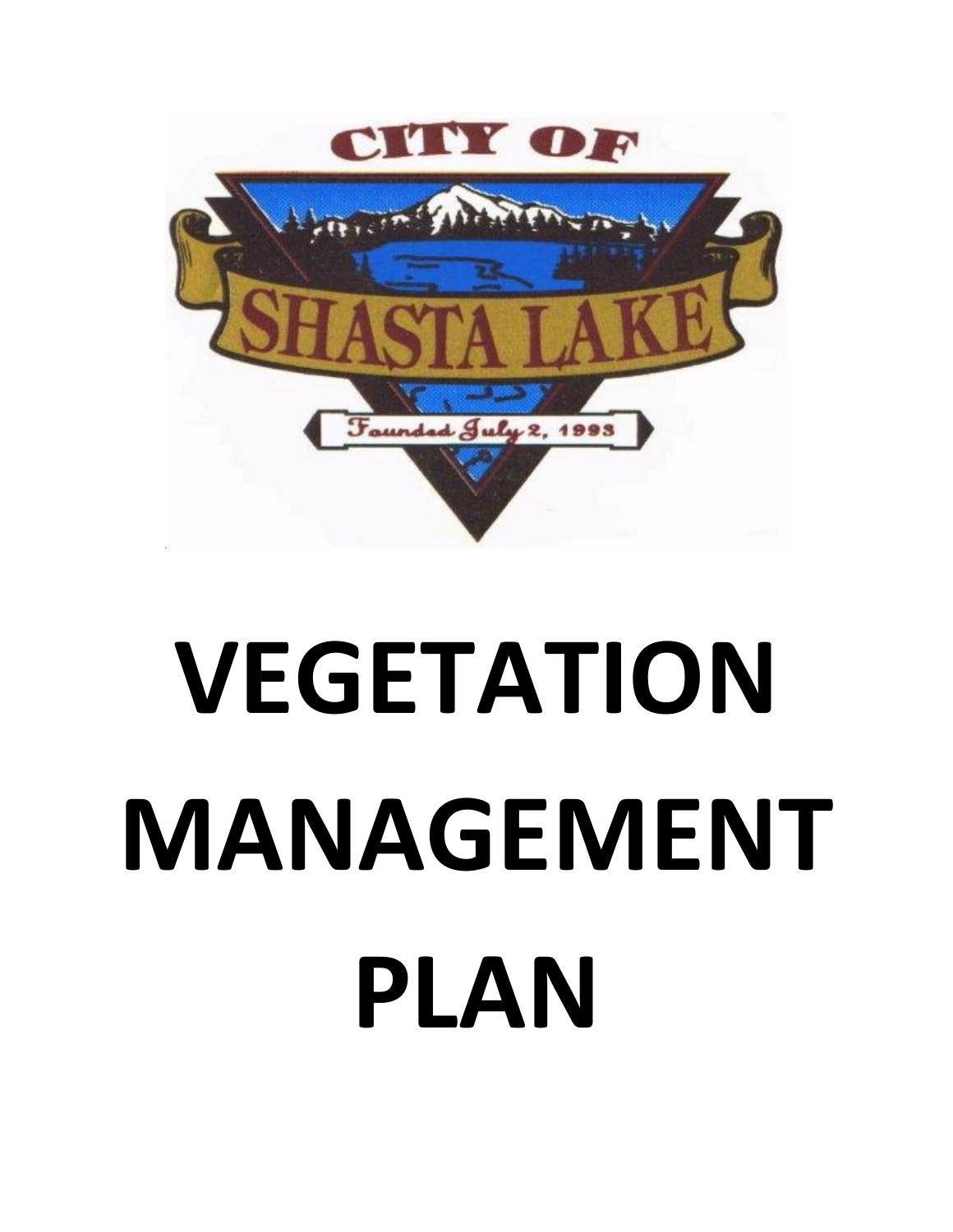# Vegetation Management

To deliver your electricity safely and reliably, the City of Shasta Lake follows a regular schedule for inspecting and trimming more than 60 miles of distribution lines and 15 miles of transmission lines in our service area. Throughout the year, the City will clear vegetation away from power lines, poles and transformers to reduce the chance of power outages. An annual tree trimming contract with contractors takes care of routine trimming and electric crews/contractors take care of emergency/dangerous trees. It is important to note that the City of Shasta Lake does not provide tree trimming services for electrical service connected to your home. Should trees near your service line require trimming, you or your tree trimming service may call the City to de-energize the lines before the project begins. There is no charge for this service.

## **Inspections**

To maintain a reliable system, the City of Shasta Lake crews inspect all lines for vegetation issues at least once a year. This entails driving/walking the entire system and noting any issues to address such as lack of clearance or dead trees that pose a risk to the electric lines.

## Tree Pruning

To maintain the reliability of the electrical system, the City generally needs 12 feet of space between tree canopies and overhead distribution power lines. But for fast-growing trees such as mulberry or eucalyptus, the City may need as much as 20 feet of clearance to prevent power outages. For transmission lines the City tries to keep the vegetation directly below to a minimum, and keep all trees cleared back a minimum of 20 feet.

# Directional pruning

The City removes only branches that conflict with power lines. The City uses a technique called directional pruning to redirect a tree's growth away from the lines. This technique is recommended by th[e International Society of](http://www.isa-arbor.com/)  [Arboriculture,](http://www.isa-arbor.com/) the [American National Standards Institute](http://www.ansi.org/) and the [National Arbor Day Foundation.](http://www.arborday.org/)

The City will remove entire branches where they attach to the main trunk of the tree. This technique helps protect the tree from disease and insects.

Sometimes the situation requires pruning only one side of the tree, pruning one side more than the other, or pruning just the middle of the tree. These variations are known as side pruning or "V pruning." Trees may appear unbalanced at first, but a healthy tree will cope with the changes, and its appearance will soften over time.

## Tree removal

The City cannot use direction pruning on some trees, such as redwoods or palms, because they grow straight up from a so-called central leader. When these trees are planted under power lines, the City must cut back the crown or remove the tree.

The City will remove trees to protect your property from potential hazards and to prevent tree-related power outages. If the City has a need to remove a tree on your property because of a potentially hazardous situation, the City will contact you ahead of time. The City will not charge you for the removal.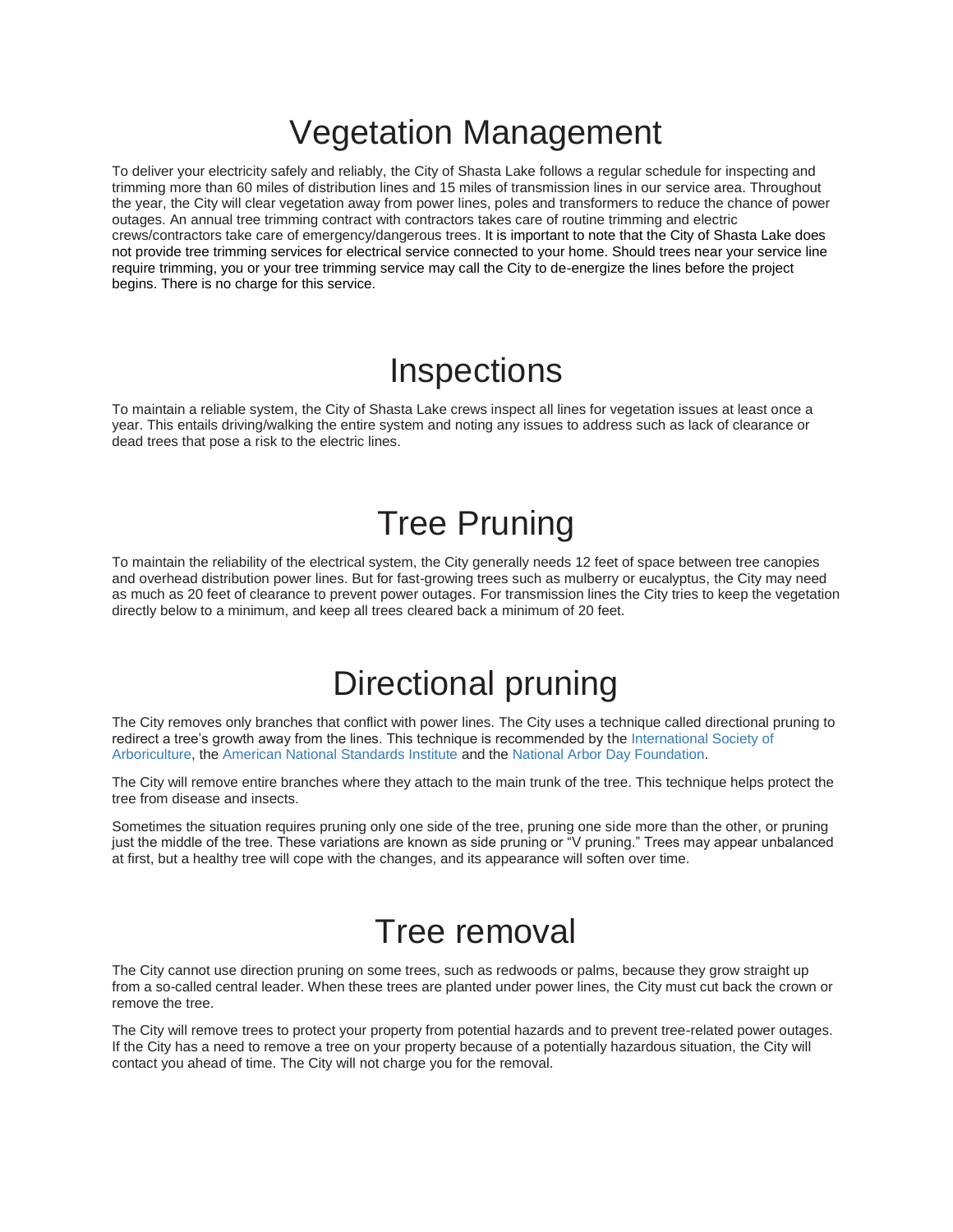# Vines

Vines growing on utility poles pose a danger to line workers and the public. If the vines grow into the high voltage wires, they can conduct electricity to the ground. They also pose a climbing hazard for any line worker performing maintenance on electric, phone or cable lines. The City will remove vines from poles during each routine treetrimming cycle. You can help by keeping vines from growing near poles.

## Ground-level Equipment

The City asks that you avoid planting any kind of vegetation within 8 feet of our green metal boxes that contain padmounted equipment. Please don't let any invasive plants grow over the top of the equipment, which can prevent us from opening the door. For the safety of our line workers, the City will need to remove any vegetation that poses a hazard. Keeping the space around this equipment clear has the added benefit of allowing the City of Shasta Lake Electric crews to restore power to you and your neighbors more quickly during an outage.

# Herbicide Management

#### General

The full width of the established right of way should be treated with selective herbicide spraying to control woody‐type "trees" and "brush". All vines on poles, guy wires and overhead stub poles should be treated on entire circuit. All equipment, herbicides, personnel, and materials necessary to perform the work shall be supplied by the contractor. Contractor employees involved in the application of herbicides and/or adjuvants must have all federal, state and local licenses, certificates and permits that are required by law. A licensed commercial pesticide applicator (MS) shall always be present on the job. In the event the property owners object to herbicide treatment of undesirable tree or brush species, the work shall be postponed for that area. Such problems shall be reported to City of Shasta Lake immediately. Contractors shall be responsible for any off right of way and/or chemical drift type damages. Contractors are fully responsible for proper disposal of all chemicals and containers. Contractors shall be responsible for locating sensitive and/or restricted non-vegetative right of way areas where herbicides, as specified on the manufacturer's label, should not be applied. All herbicide mixtures and formulations will be applied according to label directions and/or to manufacturers' recommendations. Under no circumstances shall herbicides be applied at rates exceeding label recommendations. Herbicides to be used shall be selected only from those labeled specifically for use on utility rights of ways.

#### **Wetlands**

Only a wetland approved herbicide may be used when spraying within 20' of a stream, river, pond, lake, or wetlands area. Under no circumstances shall any herbicide (wetlands approved or otherwise) be sprayed directly over water where no vegetation exists. Contractor shall not clean equipment, tanks, hoses, or other materials related to herbicide applications in streams, rivers, ponds, lakes, or wetland areas.

## Documentation

Contractor shall provide City of Shasta Lake herbicide reports of all applications. Reports shall contain the following information: the location of herbicide application, the date applied, the amount applied, the name of each herbicide being applied and the name of the certified applicator.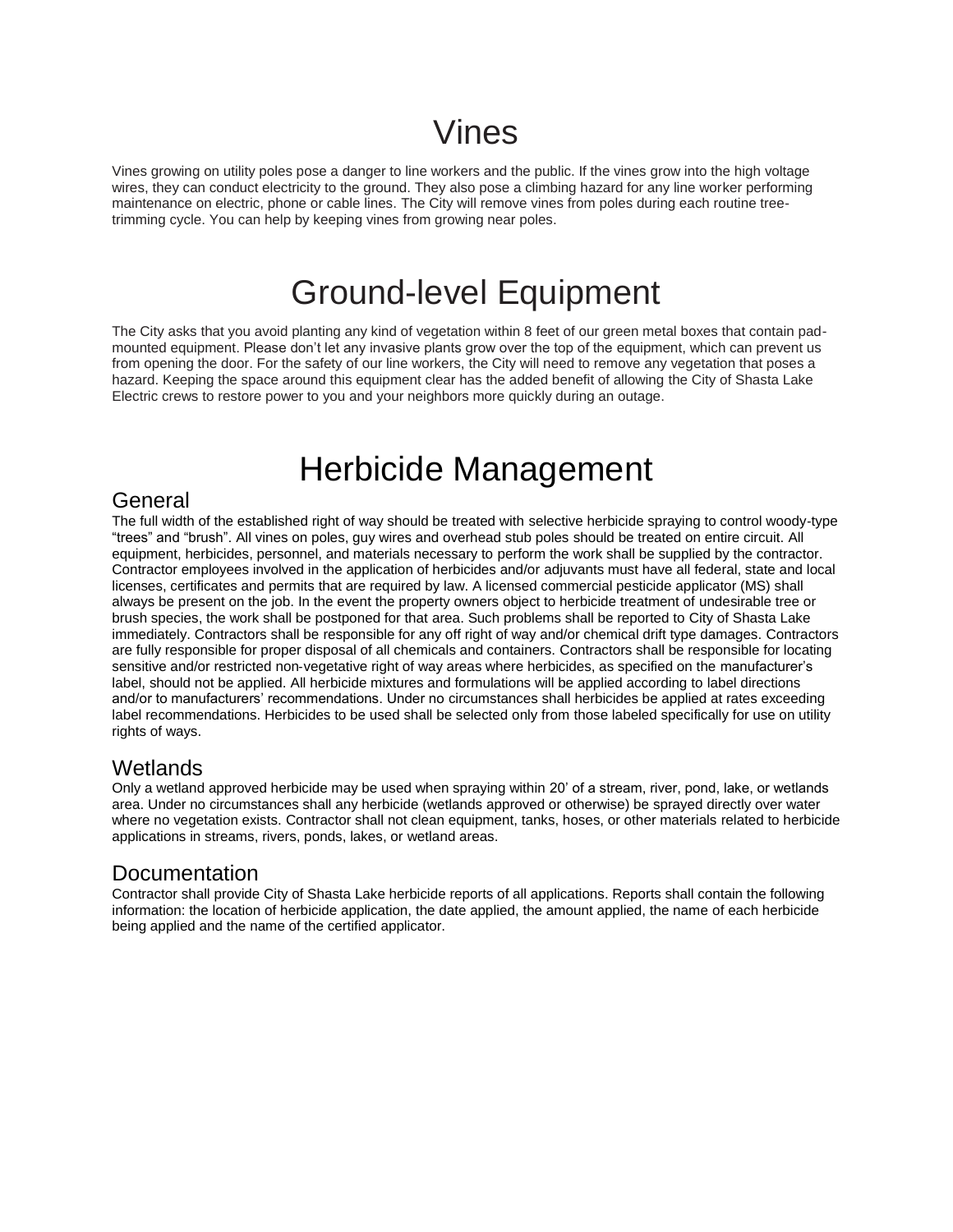## **Transmission Rights of Way and Integrated Vegetation Management**

## Vegetation Management of Transmission Rights-of-Way

The City of Shasta Lake Electric Department utilizes a program of Integrated Vegetation Management (IVM) to manage vegetation on transmission rights-of-ways. Properly maintained right-of-way's (ROW) are essential for the safety of the public and our workers. The long-term goal of our vegetation management program is to provide for public safety, worker safety, and environmental safety while providing for reliable service.

#### Integrated Vegetation Management

The first step to creating a low growing plant community is to clear rights-of-way of tall growing and incompatible plant species. This is typically accomplished either mechanically or manually. Cutting or mowing alone is ineffective because it encourages the biological response of re-sprouting. After clearing, right-of-way's are monitored for resprouting and reinvasion by incompatible vegetation. Once this occurs, the right-of-way will be enhanced through various methods to provide the desired outcome of a low growing plant community. Many factors are considered before an appropriate method is chosen and implemented.

## The Wire Zone Border Zone

The Wire Zone consists of low-growing shrub and grass communities directly under the transmission wires plus approximately 15' on both sides. The Border Zone, which is the portion of the right-of-way that extends from 10' outside of the wire to the edge of the ROW, is managed for taller shrubs, and brush plant community. This is the transition zone between the low-growing vegetation and taller.

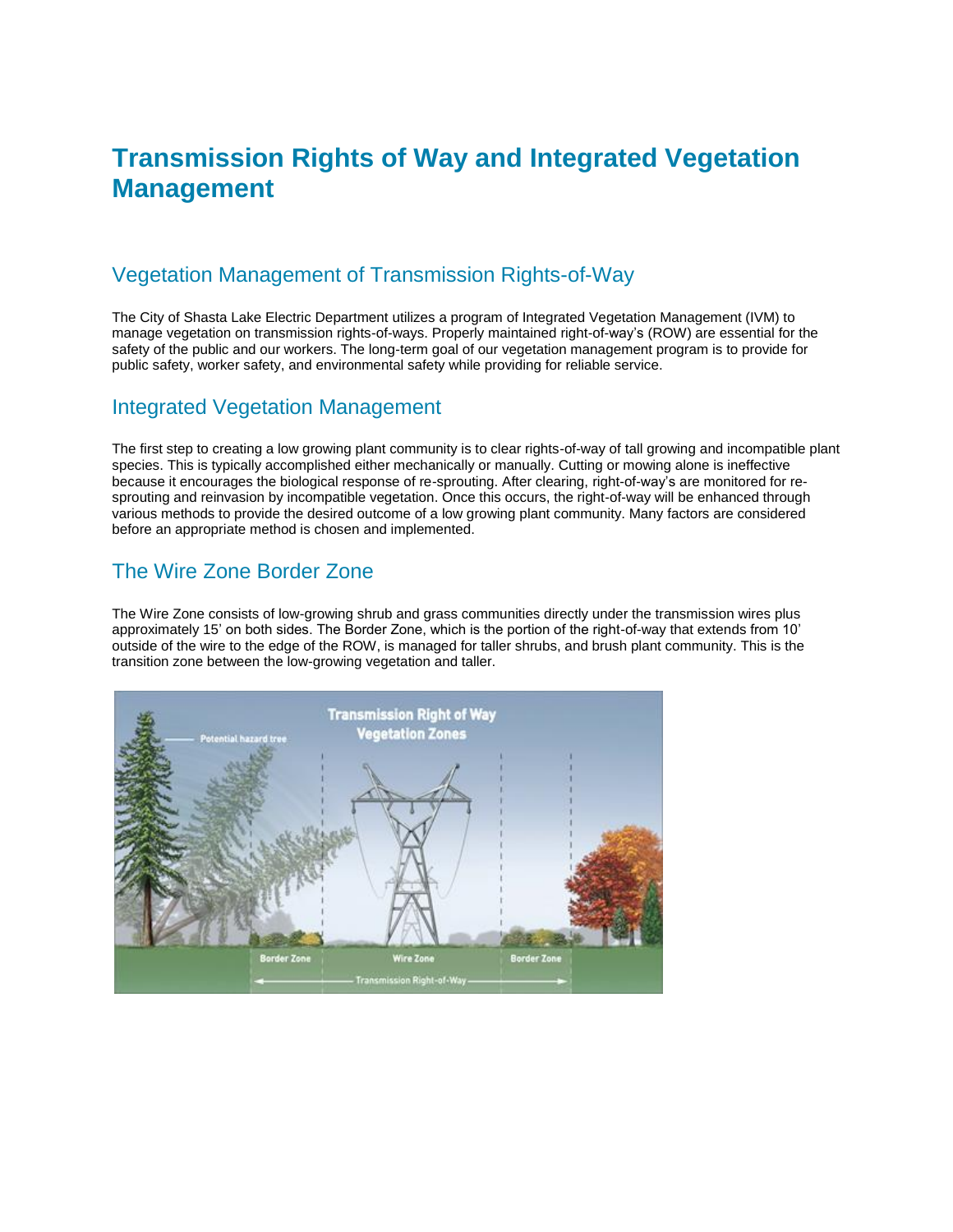## **Laws and Regulations**

The City of Shasta Lake Electric Department is a California-based utility that follows the guidelines set forth by the California Public Utilities Commission (CPUC). The City of Shasta Lake Electric Department will obtain a reasonable amount of clearance beyond the minimum requirements to allow for several years' worth of growth, potential wind sway and other environmental factors. Distance obtained from the line after a pruning cycle may be more than 20 feet for fast growing species such as a mulberry or eucalyptus trees along distribution lines and for high voltage transmission lines 4 years or 40 feet of clearance is required.



There are rules and regulations designed to ensure public safety and electric service reliability. Major regulations covering vegetation management include:

• **[Public Resource Code 4292:](http://www.pge.com/mybusiness/customerservice/otherrequests/treetrimming/lawsregulations/#publicresourcecodesection4292powerlinehazardreduction) Firebreak Clearing**

Utilities are required to maintain firebreaks around poles located in wild land areas during fire season that have certain equipment with the potential to emit sparks when operating properly.

- **[Public Resource Code 4293:](http://www.pge.com/mybusiness/customerservice/otherrequests/treetrimming/lawsregulations/#publicresourcecodesection4293lineclearanceguidelines) State Responsibility** Utilities are required to maintain clearance between vegetation and high voltage power lines during fire season in wild land areas to prevent wild fires. Also requires removal of dead, diseased or dying trees that could fall into power lines.
- **[General Order](http://www.pge.com/mybusiness/customerservice/otherrequests/treetrimming/lawsregulations/#generalorder95rule35treepruning) 95: Utility Vegetation Management Requirements** Utilities are required to maintain clearance between vegetation and high voltage power lines at all times in all areas for public safety and electric system reliability.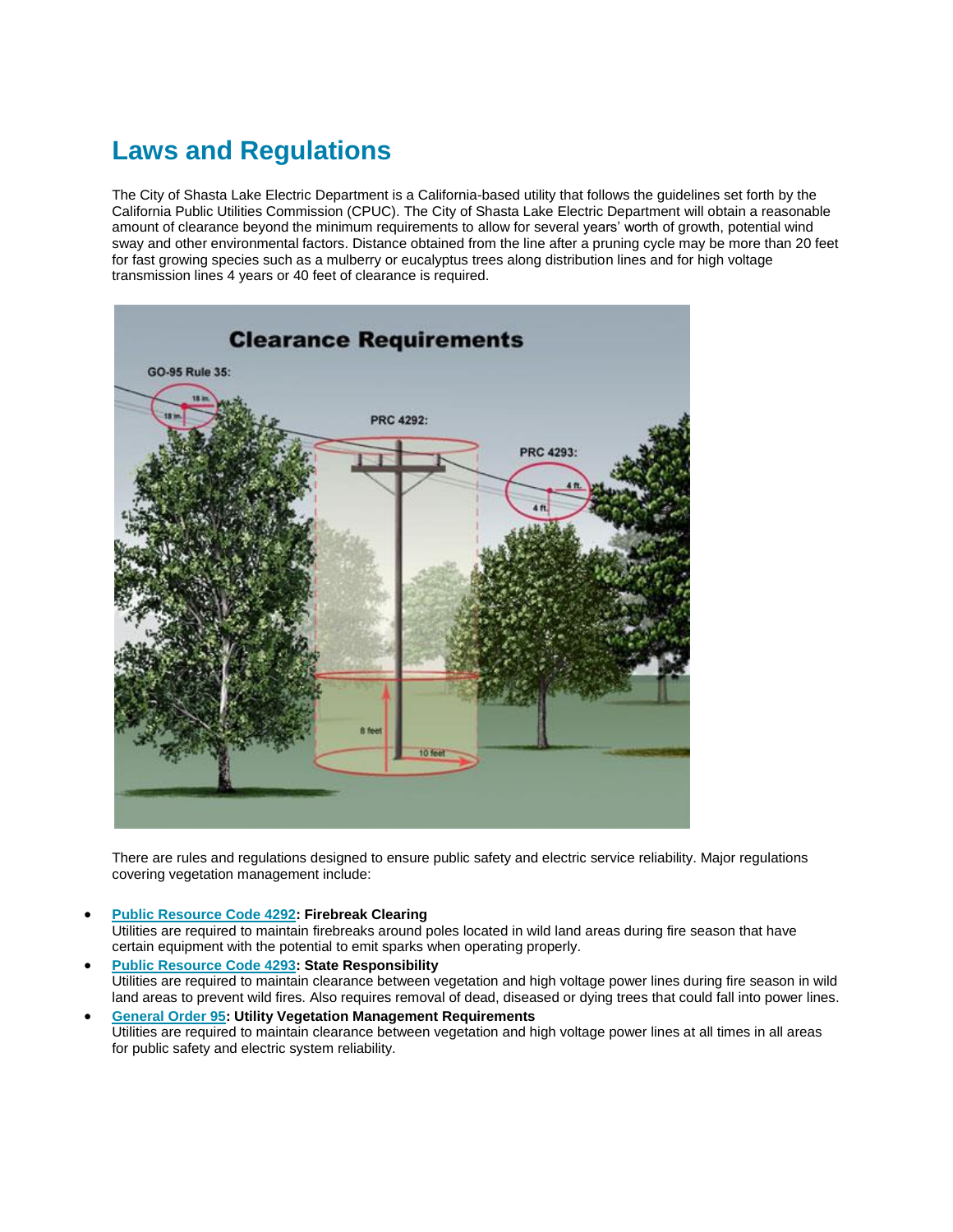#### • **North American Electric Reliability Council (NERC) Standard FAC-003-1: Transmission Vegetation Management Standard**

[FAC-003-1](ftp://www.nerc.com/pub/sys/all_updl/standards/rs/FAC-003-1.pdf) is a Federal Energy Regulatory Commission (FERC) mandated standard, enforced by NERC which requires utilities to take preventative action to reduce widespread outages caused by vegetation conflicts on critical electric transmission lines over 60,000 volts. Utilities must have a formal vegetation management program that meets specific standards and maintains required clearances between vegetation and transmission electric facilities at all times in all conditions.

#### Public Resource Code, Section 4292: Power Line Hazard Reduction

Except as otherwise provided in Section 4296, any person that owns, controls, operates, or maintains any electrical transmission or distribution line upon any mountainous land, or forest-covered land, brush-covered land, or grasscovered land shall, during such times and in such areas as are determined to be necessary by the director or the agency which has primary responsibility for fire protection of such areas, maintain around and adjacent to any pole or tower which supports a switch, fuse, transformer, lightning arrester, line junction, or dead end or corner pole, a firebreak which consists of a clearing of not less than 10 feet in each direction from the outer circumference of such pole or tower. This section does not, however, apply to any line which is used exclusively as telephone, telegraph, telephone or telegraph messenger call, fire or alarm line, or other line which is classed as a communication circuit by the Public Utilities Commission. The director or the agency which has primary fire protection responsibility for the protection of such areas may permit exceptions from the requirements of this section which are based upon the specific circumstances involved.

#### **Section 1254 - Minimum Clearance Provisions**

The firebreak clearances required by PRC 4292 are applicable within an imaginary cylindrical space surrounding each pole or tower on which a switch, fuse, transformer or lightning arrester is attached and surrounding each deadend or corner pole, unless such pole or tower is exempt from minimum clearance requirements by provisions of 14, CCR, 1255 or PRC 4296. The radius of the cylindroid is 3.1 m (10 feet) measured horizontally from the outer circumference of the specified pole or tower with height equal to the distance from the intersection of the imaginary vertical exterior surface of the cylindroid with the ground to an intersection with a horizontal plane passing through the highest point at which a conductor is attached to such pole or tower. Flammable vegetation and materials located wholly or partially within the firebreak space shall be treated as follows:

- (a) At ground level remove flammable materials, including but not limited to, ground litter, duff and dead or desiccated vegetation that will propagate fire, and;
- (b) From 0 2.4 m (0-8 feet) above ground level remove flammable trash, debris or other materials, grass, herbaceous and brush vegetation. All limbs and foliage of living trees shall be removed up to a height of 2.4 m (8 feet).
- (c) From 2.4 m (8 feet) to horizontal plane of highest point of conductor attachment remove dead, diseased or dying limbs and foliage from living sound trees and any dead, diseased or dying trees in their entirety.

Figure 1: Graphical representation of Section 1254 showing the minimum clearances required around a utility pole.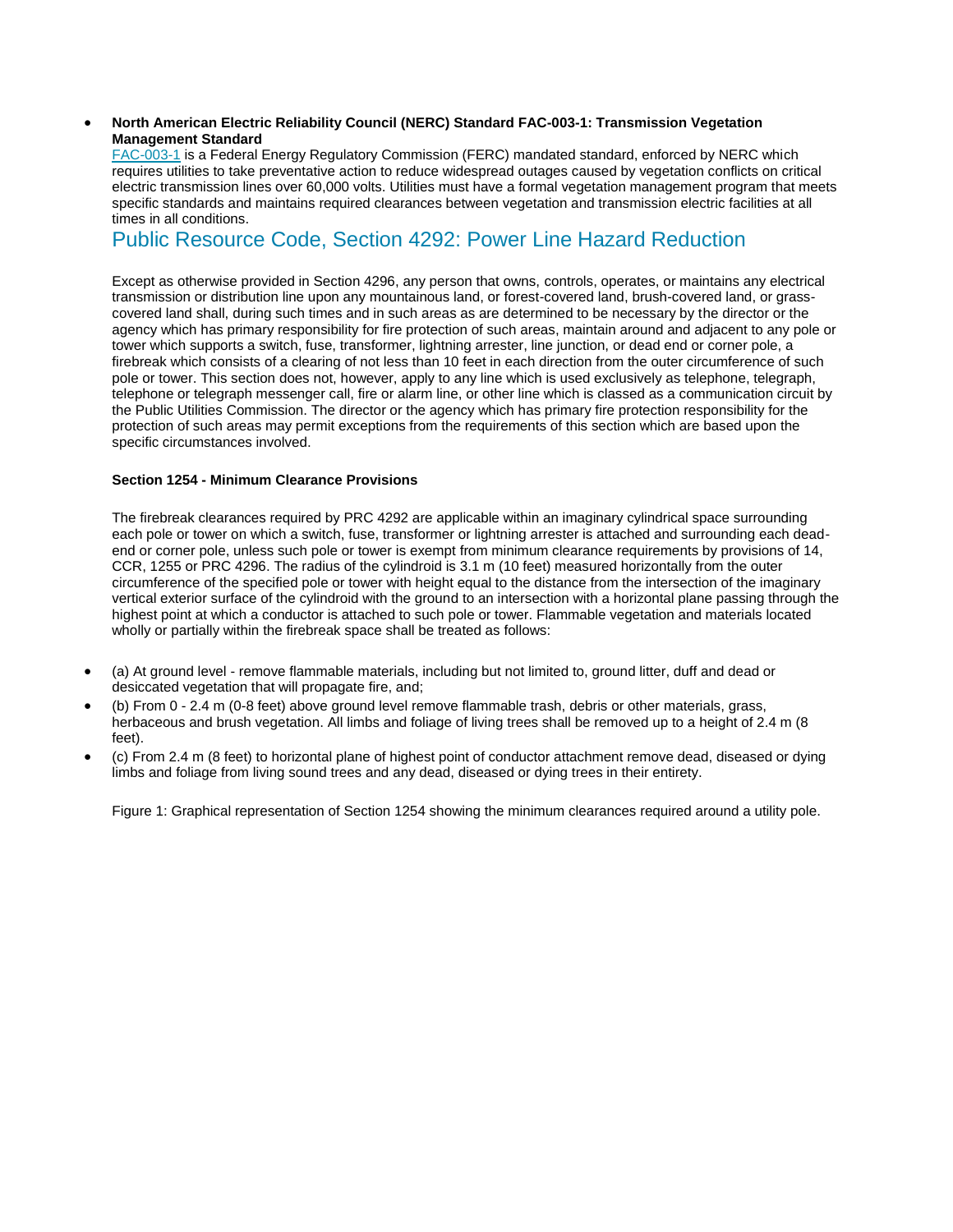

#### **Firebreak Clearance Requirements**

## Public Resource Code, Section 4293: Line Clearance Guidelines

Except as otherwise provided in Sections 4294 to 4296, inclusive, any person that owns, controls, operates, or maintains any electrical transmission or distribution line upon any mountainous land, or in forest-covered land, brushcovered land, or grass-covered land shall, during such times and in such areas as are determined to be necessary by the director or the agency which has primary responsibility for the fire protection of such areas, maintain a clearance of the respective distances which are specified in this section in all directions between all vegetation and all conductors which are carrying electric current:

- (a) For any line which is operating at 2,400 or more volts, but less than 72,000 volts, four feet.
- (b) For any line which is operating at 72,000 or more volts, but less than 110,000 volts, six feet.
- (c) For any line which is operating at 110,000 or more volts, 10 feet.

In every case, such distance shall be sufficiently great to furnish the required clearance at any position of the wire, or conductor when the adjacent air temperature is 120 degrees Fahrenheit, or less. Dead trees, old decadent or rotten trees, trees weakened by decay or disease and trees or portions thereof that are leaning toward the line which may contact the line from the side or may fall on the line shall be felled, cut, or pruned so as to remove such hazard. The director or the agency which has primary responsibility for the fire protection of such areas may permit exceptions from the requirements of this section which are based upon the specific circumstances involved.

#### General Order 95, Rule 35: Tree Pruning

Where overhead wires pass through trees, safety and reliability of service demand that tree pruning be done in order that the wires may clear branches and foliage by a reasonable distance. The minimum clearances established in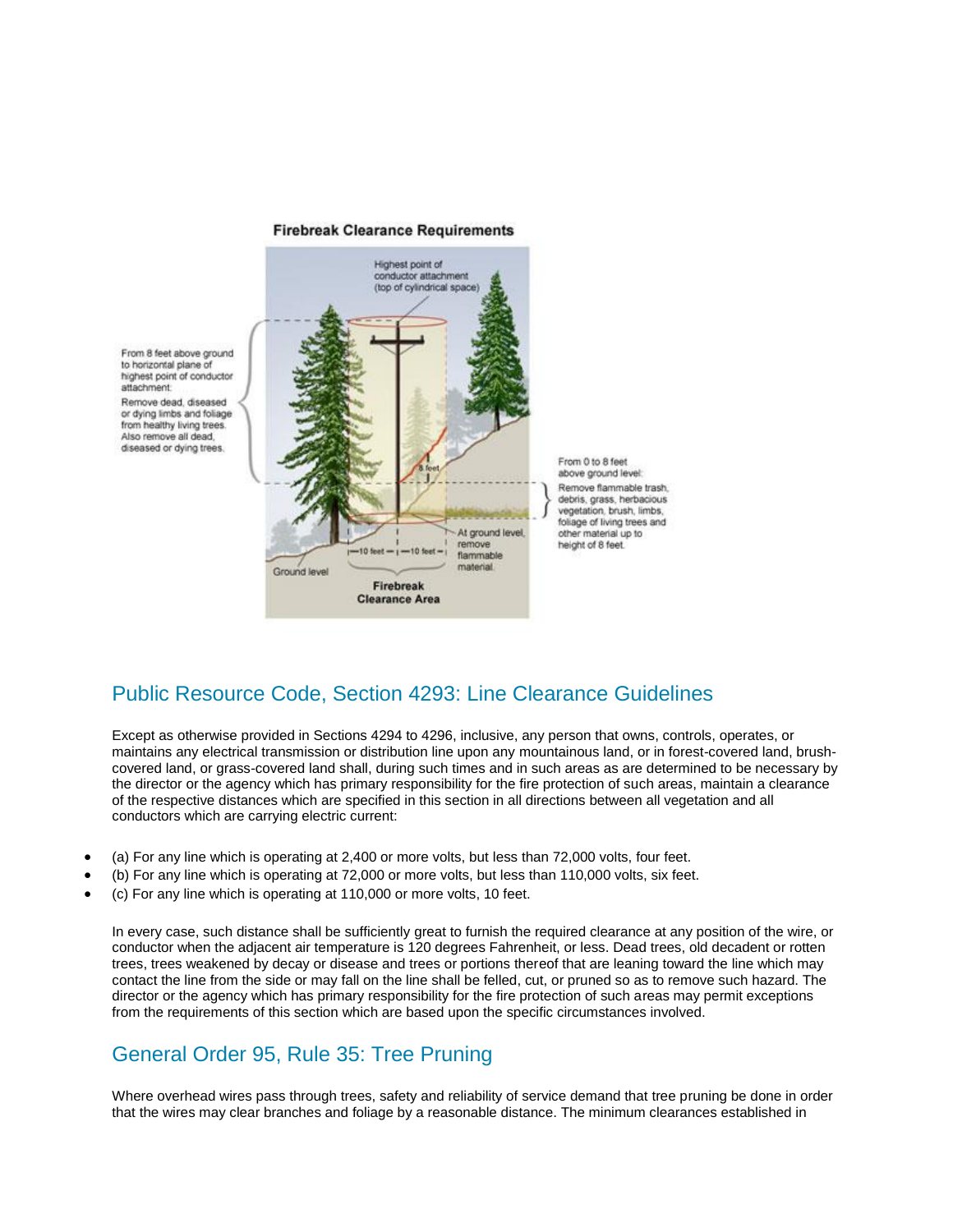Table 1, Case 13, measured between line conductors and vegetation under normal conditions, shall be maintained. (Also see Appendix E for tree pruning guidelines.)

When a utility has actual knowledge, obtained either through normal operating practices or notification to the utility, dead, rotten and diseased trees or portions thereof, that overhang or lean toward and may fall into a span, should be removed.

Communication and electric supply circuits, energized at 750 volts or less, including their service drops, should be kept clear of limbs and foliage, in new construction and when circuits are reconstructed or repaired, whenever practicable. When a utility has actual knowledge, obtained either through normal operating practices or notification to the utility, that any circuit energized at 750 volts or less shows strain or evidences abrasion form tree contact, the condition shall be corrected by slacking or rearranging the line, pruning the tree or placing mechanical protection or the conductor(s).

#### **EXCEPTIONS:**

- 1. Rule 35 requirements do not apply to conductors, or aerial cable that complies with Rule 57.4-C, energized at less than 60,000 volts, where pruning or removal is not practicable, and the conductor is separated from the tree with suitable materials or devices to avoid conductor damage by abrasion and grounding of the circuit through the tree.
- 2. Rule 35 requirements do not apply where the utility has made a "good faith" effort to obtain permission to prune or remove vegetation but permission was refused or unobtainable. A "good faith" effort shall consist of current documentation of a minimum of an attempted personal contact and a written communication, including documentation of mailing or delivery. However, this does not preclude other action or actions from demonstrating "good faith". If permission to prune or remove vegetation is unobtainable and requirements of exception 2 are met, the utility is not compelled to comply with the requirements of exception 1.
- 3. The Commission recognizes that unusual circumstances beyond the control of the utility may result in nonconformance with the rules. In such cases, the utility may be directed by the Commission to take prompt remedial action to come into conformance, whether or not the nonconformance gives rise to penalties or is alleged to fall within permitted exceptions or phase-in requirements.

Note: Revised November 6,1992, by Resolution No. SU-15, September 20, 1996, by Decision No. 96-09- 097 and January 29, 1997, by Decision No. 97-01-044.

4. Mature trees whose trunks and major limbs are located more than six inches, but less than 18 inches, from primary distribution conductors are exempt from the 19-inch minimum clearance requirement under this rule. The trunks and limbs to which this exemption applies shall only be those of sufficient strength and rigidity to prevent the trunk or limb from encroaching upon the six-inch minimum clearance under reasonable, foreseeable local wind and weather conditions. The utility shall bear the risk of determining whether this exemption applies, and the Commission shall have the final authority to determine whether the exemption applies in any specific instance, and to order hat corrective action be taken in accordance with this rule, if it determines that the exemption does not apply.

Note: Added October 22, 1997, by Decision No. 97-10-056.

## Appendix E

The following are guidelines to Rule 35.

The radial clearances shown below are minimum clearances that should be established, at time of pruning, between the vegetation and the energized conductors and associated live parts where practicable. **Vegetation management practices may make it advantageous to obtain greater clearances than those listed below:**

**A.** Radial clearances for any conductor of a line operating at 2,400 or more volts, but less than 72,000 volts 4 feet

**B.** Radial clearances for any conductor of a line operating at 72,000 or more volts, but less than 110,000 volts 6 feet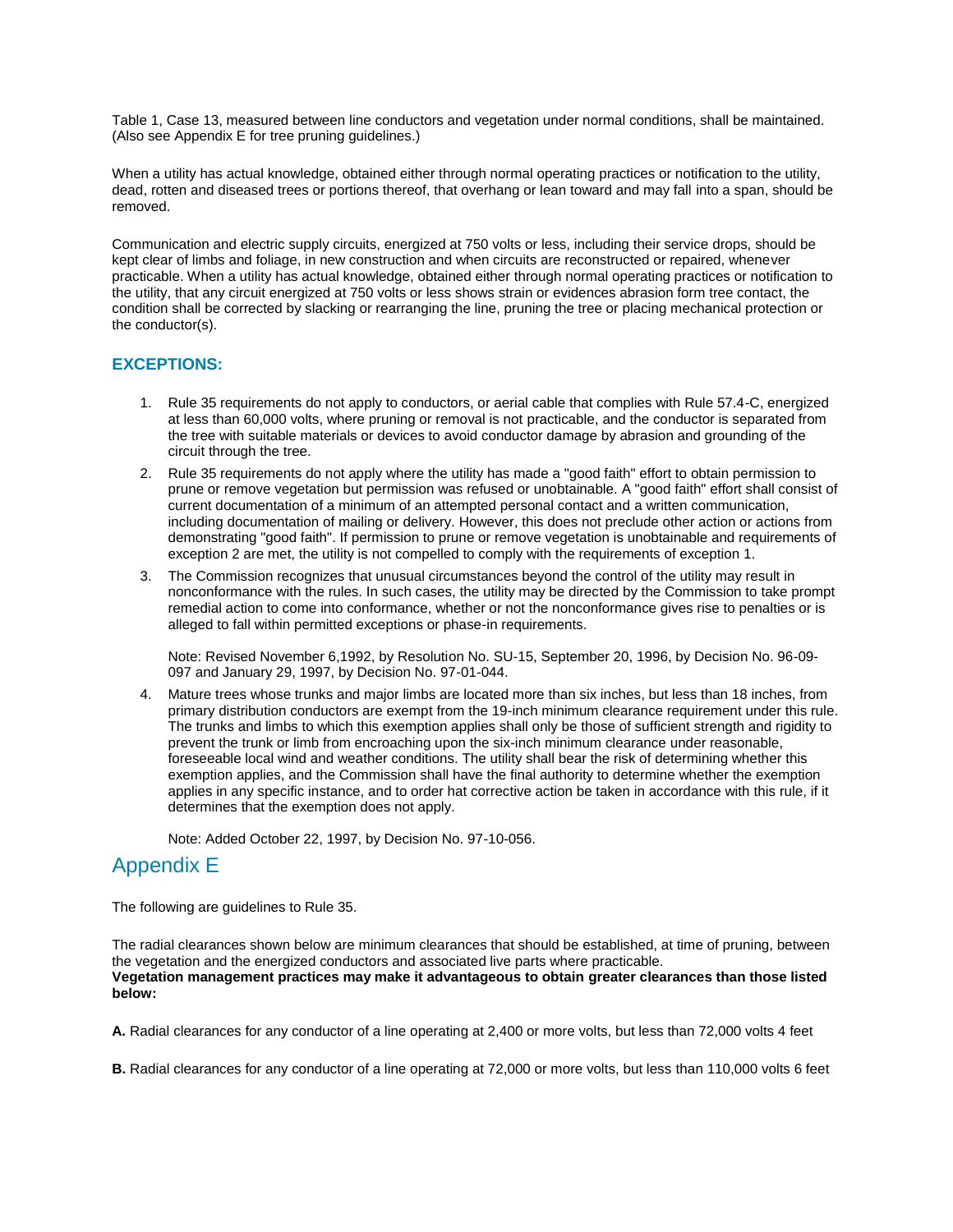**C.** Radial clearances for any conductor of a line operating at 110,000 or more volts, but less than 300,000 volts 10 feet

**D.** Radial clearances for any conductor of a line operating at 300,000 or more 15 feet

#### **Table1:**

| <b>Radial Clearances</b> |                                                                                             |                                                                                                            |                                                                      |                                                                                                                                                                                   |                                                                    |
|--------------------------|---------------------------------------------------------------------------------------------|------------------------------------------------------------------------------------------------------------|----------------------------------------------------------------------|-----------------------------------------------------------------------------------------------------------------------------------------------------------------------------------|--------------------------------------------------------------------|
| Case<br>No.              | <b>Nature of Clearance</b>                                                                  | A<br>Span Wires (Other than<br><b>Trolley Span Wires)</b><br><b>Overhead Guys and</b><br><b>Messengers</b> |                                                                      | <b>Wire or Conductor Concerned</b><br>в<br><b>Communication Conductors</b><br>(Including Open Wire, Cables and<br><b>Service Drops), Supply Service</b><br>Drops of 0 - 750 Volts |                                                                    |
| 13                       | Radial clearance of bare<br>line conductors from<br>tree branches or foliage<br>(aaa)(ddd)  |                                                                                                            |                                                                      |                                                                                                                                                                                   | 18 inches (bbb)                                                    |
| <b>Radial Clearances</b> |                                                                                             |                                                                                                            |                                                                      |                                                                                                                                                                                   |                                                                    |
|                          |                                                                                             | <b>Wire or Conductor Concerned</b><br>Е<br>F<br>D                                                          |                                                                      |                                                                                                                                                                                   | G                                                                  |
| Case<br>No.              | <b>Nature of Clearance</b>                                                                  | <b>Supply Conductors of</b><br>0 - 750 Volts and<br><b>Supply Cables Treated</b><br>as in Rule 57.8        | <b>Supply Conductors</b><br>and Supply Cables,<br>750 - 22,500 Volts | <b>Supply</b><br><b>Conductors and</b><br><b>Supply Cables,</b><br>22.5 - 300 kV                                                                                                  | <b>Supply Conductors</b><br>and Supply Cables,<br>300 - 550 kV(mm) |
| 13                       | Radial clearance of<br>bare line conductors<br>from tree branches or<br>foliage (aaa) (ddd) |                                                                                                            | 18 inches (bbb)                                                      | 1/4 pin spacing<br>shown in table<br>2, Case 15<br>$(bbb)$ $(ccc)$                                                                                                                | 1/2 pin spacing<br>shown in table<br>2, Case 15                    |

(aaa) Special requirements for communication and supply circuits energized at 0 - 750 volt

(bbb) May be Reduced for conductor of less than 60,000 volts when protected from abrasion and grounding by contact with tree.

(ccc) For 22.5 kV to 105 kV, minimum clearance shall be 18 inches.

(ddd) Clearances in this case shall be maintained for normal annual weather variations, rather than at 60 degrees, no wind.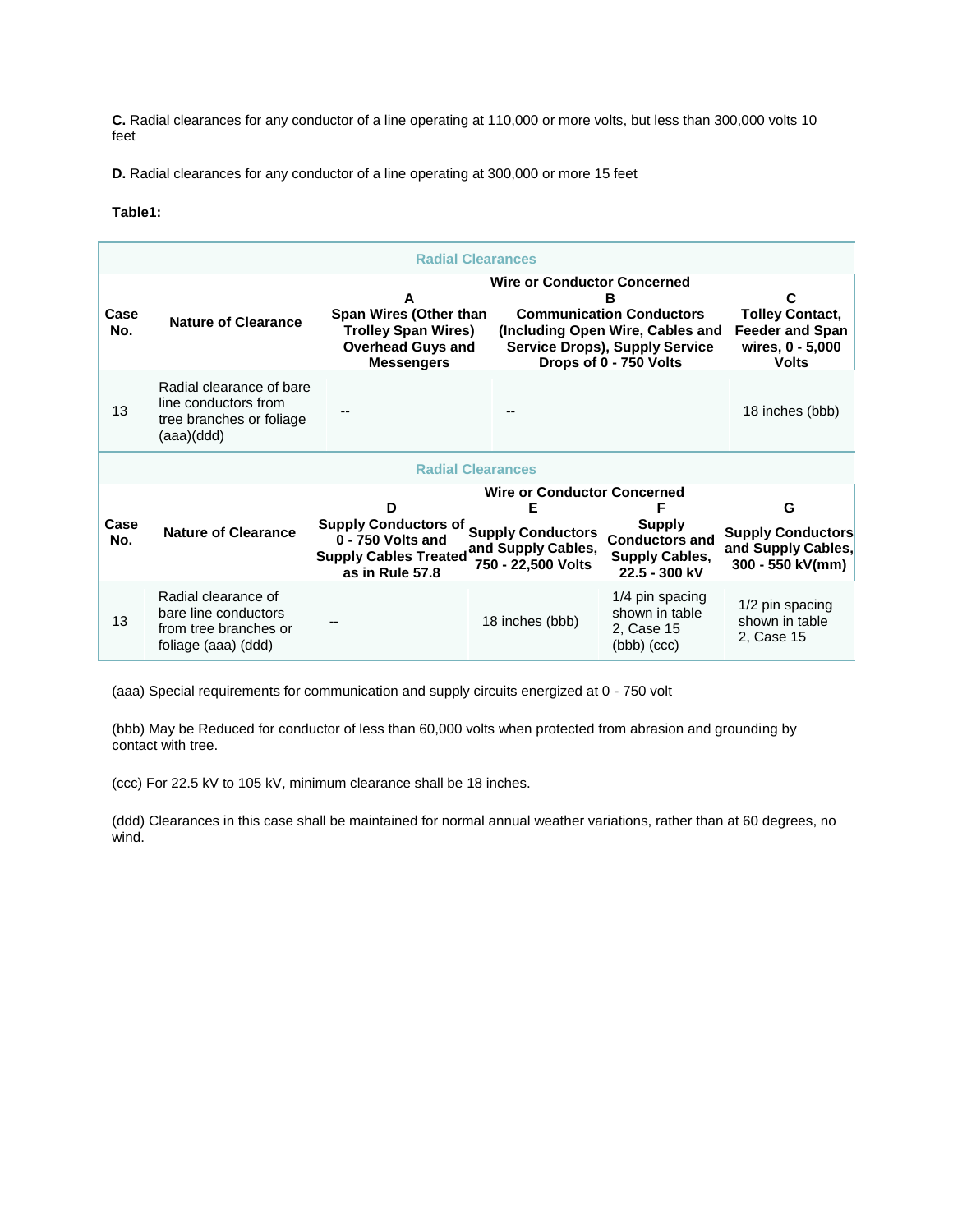# SHASTA LAKE ELECTRIC UTILITY TREE PLANTING GUIDELINES FOR NEW DEVELOPMENT

#### • **OVERHEAD ELECTRIC LINES**

New trees less than 20 feet from overhead high voltage lines (12000 Volts) should be selected to have a height of 25 feet or less when fully grown. Ground separation distances may need to be increased for trees of larger canopy to maintain 10 feet of safe clearance from limbs at all times.

TREE SELECTOR WEBSITE: http://selectree.calpoly.edu

#### • **UNDERGROUND ELECTRIC LINES**

Adequate room to operate electrical equipment is important to the reliability of the electric service and for the linemen to work safely. The linemen use long 8 foot fiberglass sticks to operate the equipment live when trouble is found or when system maintenance is required.